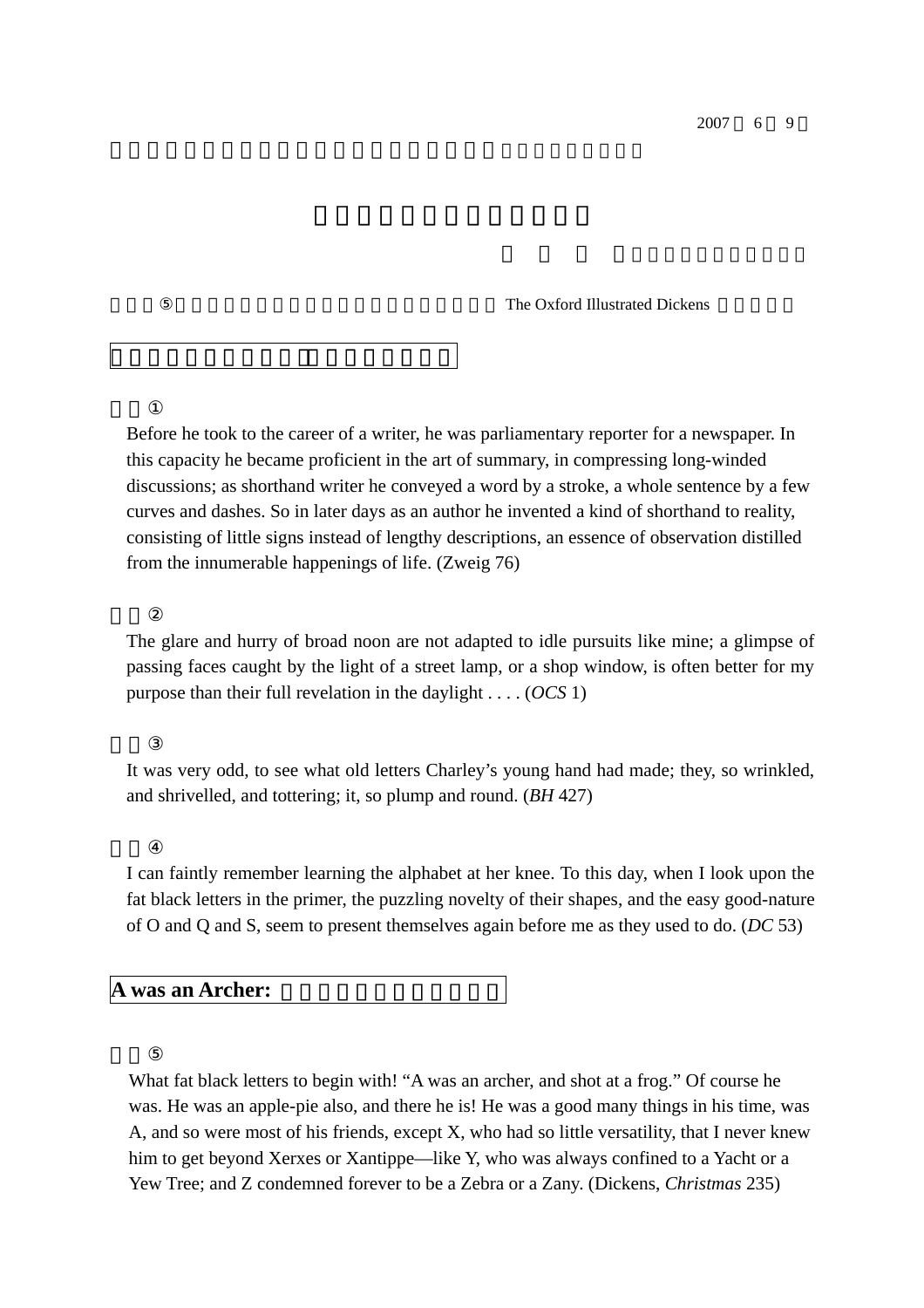I bought an approved scheme of the noble art and mystery of stenography [. . .] and plunged into a sea of perplexity that brought me, in a few weeks, to the confines of distraction. The changes that were rung upon dots, which in such a position meant such a thing, and in such another position something else, entirely different; the wonderful vagaries that were played by circles; the unaccountable consequences that resulted from marks like flies' legs; the tremendous effects of a curve in a wrong place; not only troubled my waking hours, but reappeared before me in my sleep. When I had groped my way, blindly, through these difficulties, and had mastered the alphabet, which was an Egyptian Temple in itself, there then appeared a procession of new horrors, called arbitrary characters; the most despotic characters I have ever known; who insisted, for instance, that a thing like the beginning of a cobweb, meant expectation, and that a pen and ink sky-rocket stood for disadvantageous. (*DC* 545)

The shape of the letters on my father's, gave me an odd idea that he was a square, stout, dark man, with curly black hair. From the character and turn of the inscription, '*Also Georgiana Wife of the Above*,' I drew a childish conclusion that my mother was freckled and sickly. (*GE* 1)

In his epistolary communication, as in his dialogues and discourses on the great question to which it related, Mr. Dorrit surrounded the subject with flourishes, as writing-masters embellish copy-books and ciphering-books: where the titles of the elementary rules of arithmetic diverge into swans, eagles, griffins, and other calligraphic recreations, and where the capital letters go out of their minds and bodies into ecstasies of pen and ink. (*LD* 600)

as if in ecstasy, the crests of the arches break into a marble foam, and toss themselves far into the blue sky in flashes and wreaths of sculptured spray, as if the breakers on the Lido shore had been frost-bound before they fell, and the sea-nymphs had inlaid them with coral and amethyst. (Ruskin *Stones of Venice*)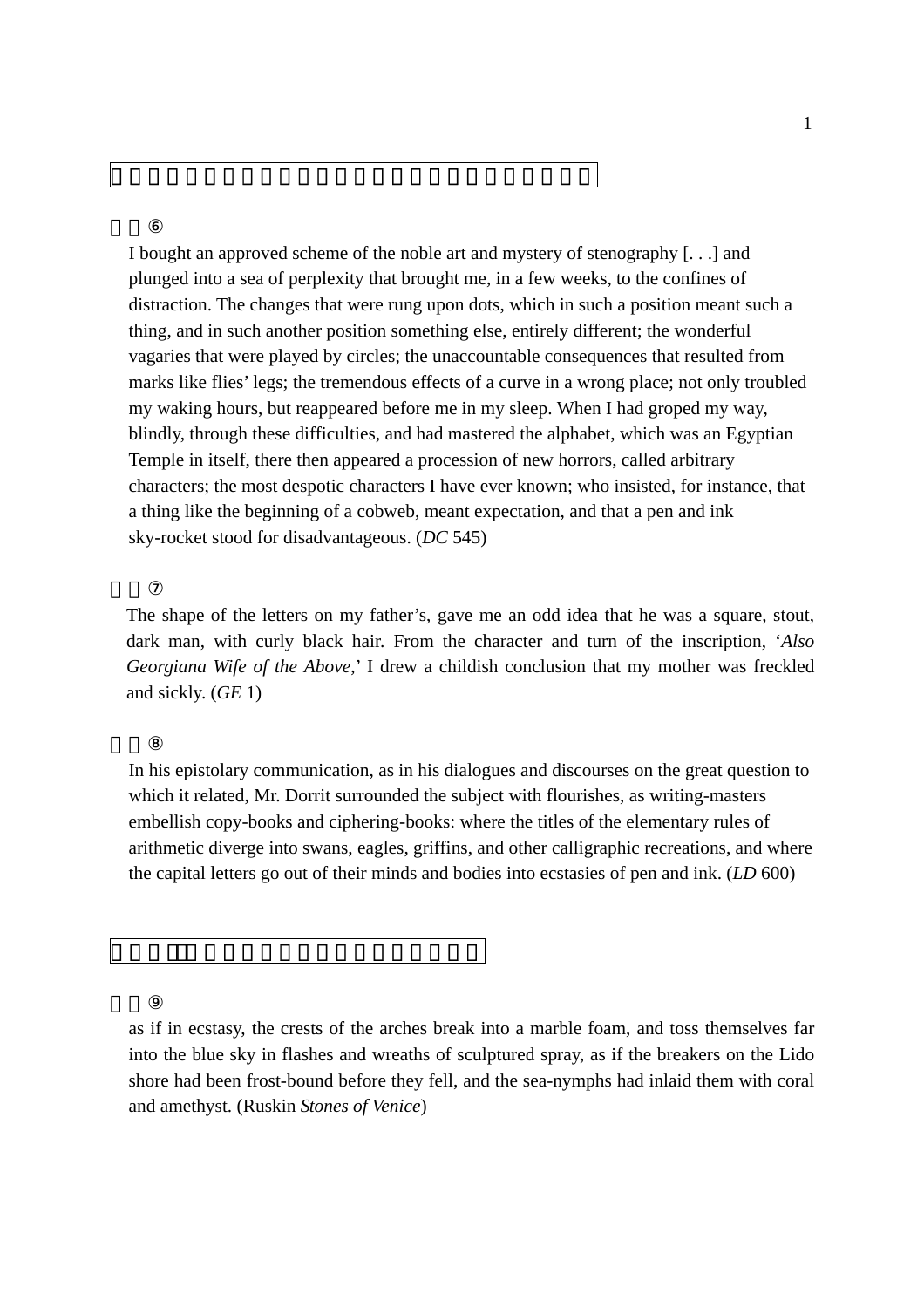*Ex ungue leonem*—as the whole beast may be conjured up from a single claw, or as an archaeologist reconstructs a vanished civilization from a few potsherds, so Boz can tell a man and all his life from even so small and peripheral a part of him as his door knocker. (Miller 100) [emphasis in the original]

Axon, William. E. A. *Charles Dickens and Shorthand*. Manchester, 1892.

Bagehot, Walter. "Charles Dickens." *National Review*. 7 (1858): 458-86. Rpt. in Hollington, *Critical Assessments* 1: 179-80.

Baumgarten, Murray. "Calligraphy and Code: Writing in *Great Expectations*." *Dickens Studies Annual* 11 (1983): 61-72.

Carlton, William J. *Charles Dickens, Shorthand Writer*. 1926. Ed. Norman Page. London: Routledge, 1999. Vol. 3 of *Charles Dickens: Family History*. 5 vols. 1999.

Conrad, Peter. *The Victorian Treasure-House*. London: Collins, 1973.

 $1997$ 

Curtis, Gerard. *Visual Words: Art and the Material Book in Victorian England*. Aldershot: Ashgate, 2002.

Dickens, Charles. *A Christmas Carol and Other Christmas Writings*. London: Penguin, 2003. ---. *Selected Journalism 1850-1870*. Ed. David Pascoe. London: Penguin, 1997.

|       |   | ◠<br>∼ |         | 1989 |
|-------|---|--------|---------|------|
|       |   |        | 2002-03 |      |
| $---$ |   | 1993   |         |      |
| ---.  |   |        |         | 2000 |
| $---$ | 3 | 1991   |         |      |
|       |   | 1989   |         |      |

Drucker, Johanna. *The Alphabetical Labyrinth: The Letters in History and Imagination*. New York: Thames, 1995.

Flint, Kate. *Dickens*. Brighton: Harvester, 1986.

Forster, John. *The Life of Charles Dickens*. Ed. J. W. Ley. London, 1872-74. Palmer, 1928.

1985

Hollington, Michael. "Boz's Gothic Gargoyles." *Dickens Quarterly* 16 (1999): 160-77.

---, ed. *Charles Dickens: Critical Assessments*. 4 vols. Mountfield: Helm Information, 1995.

Horne, R.H. "Charles Dickens." *A New Spirit of the Age*. Vol. 1. London, 1844. Rpt. in Hollington, *Critical Assessments* 1: 94-101.

Hutter, Albert D. "Dismemberment and Articulation in *Our Mutual Friend*." *Dickens Studies Annual* 11 (1983): 135-75.